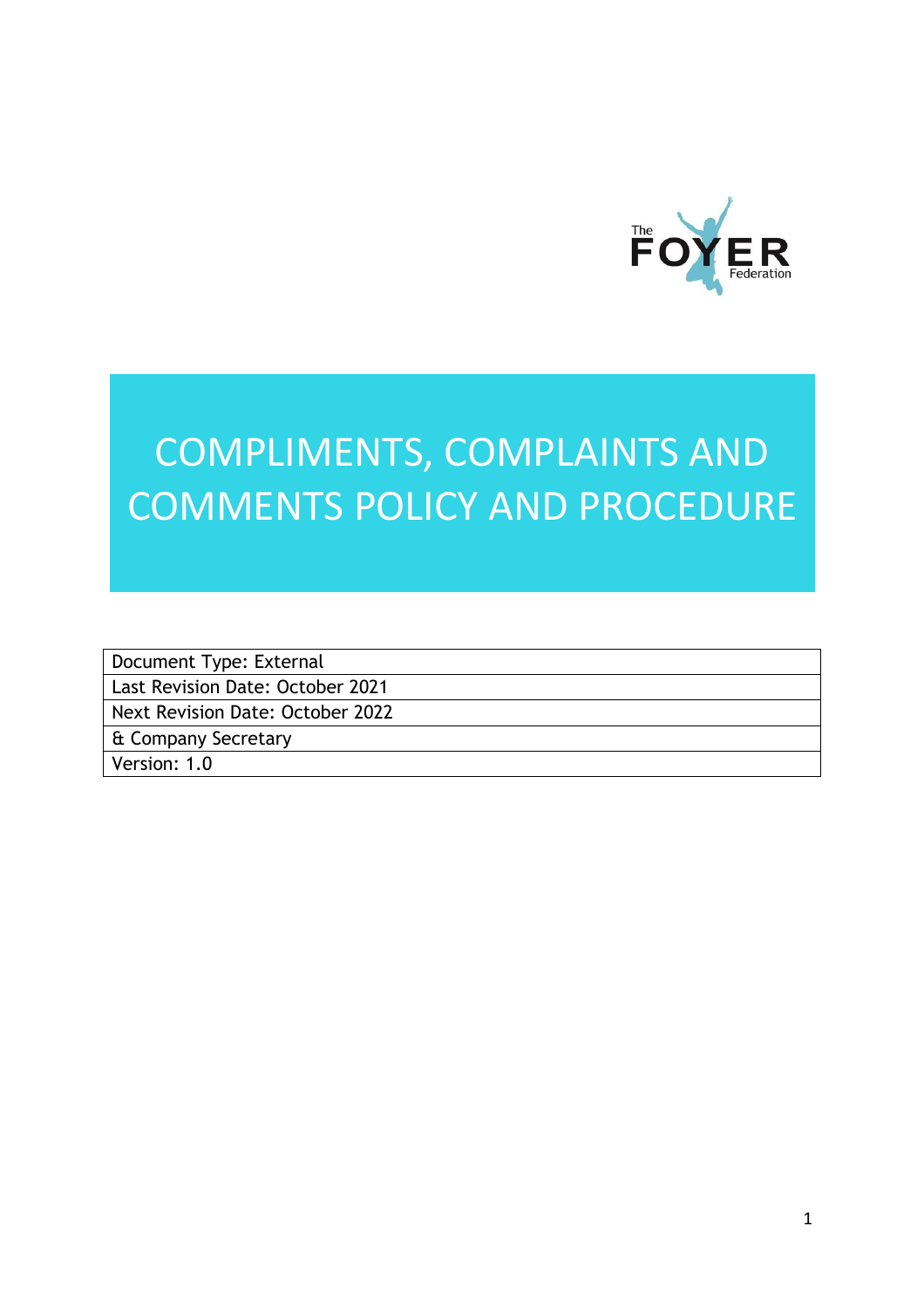## **Policy Statement**

If you are an employee, volunteer or working for the organisation in another capacity, please see the relevant policy and procedure for your feedback. The Foyer Federation is committed to providing a quality service for its members and working in an open and accountable way that builds the trust and respect of all our stakeholders. One of the ways in which we can continue to improve our service is by listening and responding to the views of our members and stakeholders, and in particular by responding positively to complaints, and by putting mistakes right.

This Complaints, Compliments and Comments Policy & Procedure applies to anyone not working for the organisation.

This includes, but is not limited to:

- young people
- funders
- parents and caregivers
- members of the public
- other organisations.

#### **Types of Feedback**

#### **Compliments**

We strive to improve what we do, not only by making improvements when things go wrong but by building on our success. Therefore, hearing what we are doing well benefits individuals as well as the organisation. Compliments about the organisation help us to understand what is valuable and working well so that we can build on that success. We ensure any specific feedback reaches staff or volunteers so they can hear what you found great too.

### **Complaints**

We define a complaint as: "an expression of dissatisfaction about our service, actions taken, or a lack of action taken, by or on behalf of the organisation".

Complaints may include but are not limited to:

- concerns about the quality, inconsistency or standard of service
- financial mis-management or inappropriate fundraising methods
- inappropriate behaviour, poor treatment or poor attitude by someone working on behalf of the organisation
- non-compliance by the organisation to follow an appropriate policy or procedure, or
	- a general dissatisfaction with them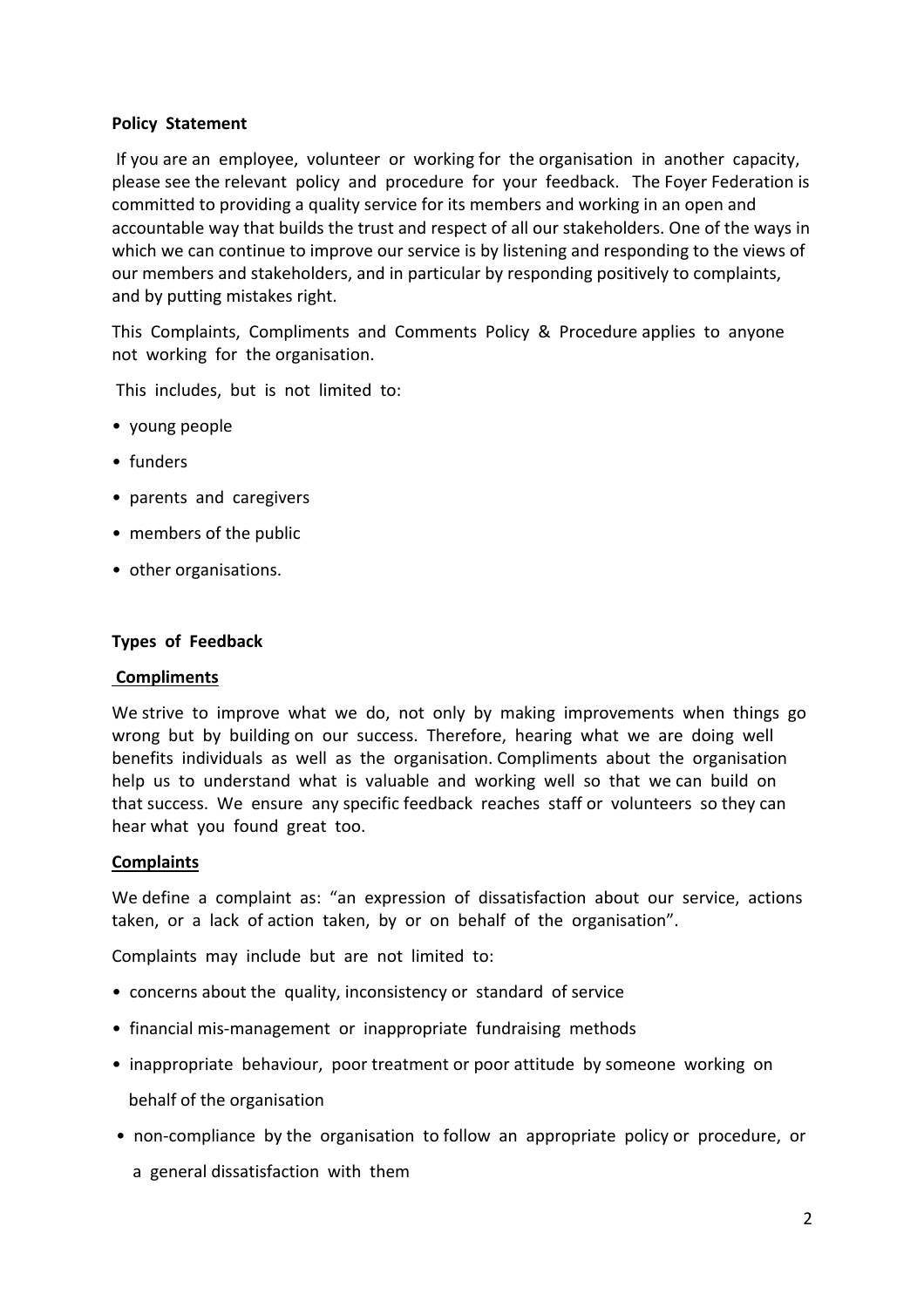### **Comments**

We welcome any other thoughts, comments or feedback you have about what we do and the people who are doing it with us. Our organisation exists to make a difference and hearing what you think about what we do and how we do it, helps us continue to develop.

#### **Anonymous Feedback**

We encourage all feedback to be sent by a named person so that we can share thanks, follow up with you or share an outcome. However, anonymous feedback will be read and treated with the same level of appreciation and seriousness, although it may not result in the most comprehensive action.

#### **Timeframe to Raise Your Feedback**

#### Compliments and Comments

You can compliment us or give general feedback at any time.

#### **Complaints**

We encourage all complaints to be made as soon after an incident as possible. This helps us to act on your complaints in the most comprehensive way. If you are unable to do so immediately we ask that a complaint be made up to 8 weeks of either:

- the date the matter which is the subject of a complaint is about occurred, or
- if it was later, the date on which the complainant became aware of the matter.

The time limit will not apply if we are satisfied that there was a good reason for the complaint not being made within the time limit. Any complaints made beyond this time frame that are upheld will be considered historical complaints. Historical complaints will still be taken seriously. In instances of historical complaints, we may be more limited in the information we can access during an investigation. However, we will still pursue a historical complaint if it is possible to investigate the complaint effectively and fairly.

#### **Process for Actioning Your Feedback**

#### Compliments and Comments

We will always do our best to acknowledge your comments and compliments. However, if we have been unable to, they are always appreciated and we strive for them to be passed on to any relevant parties internally.

#### **Complaints**

We aim to ensure that: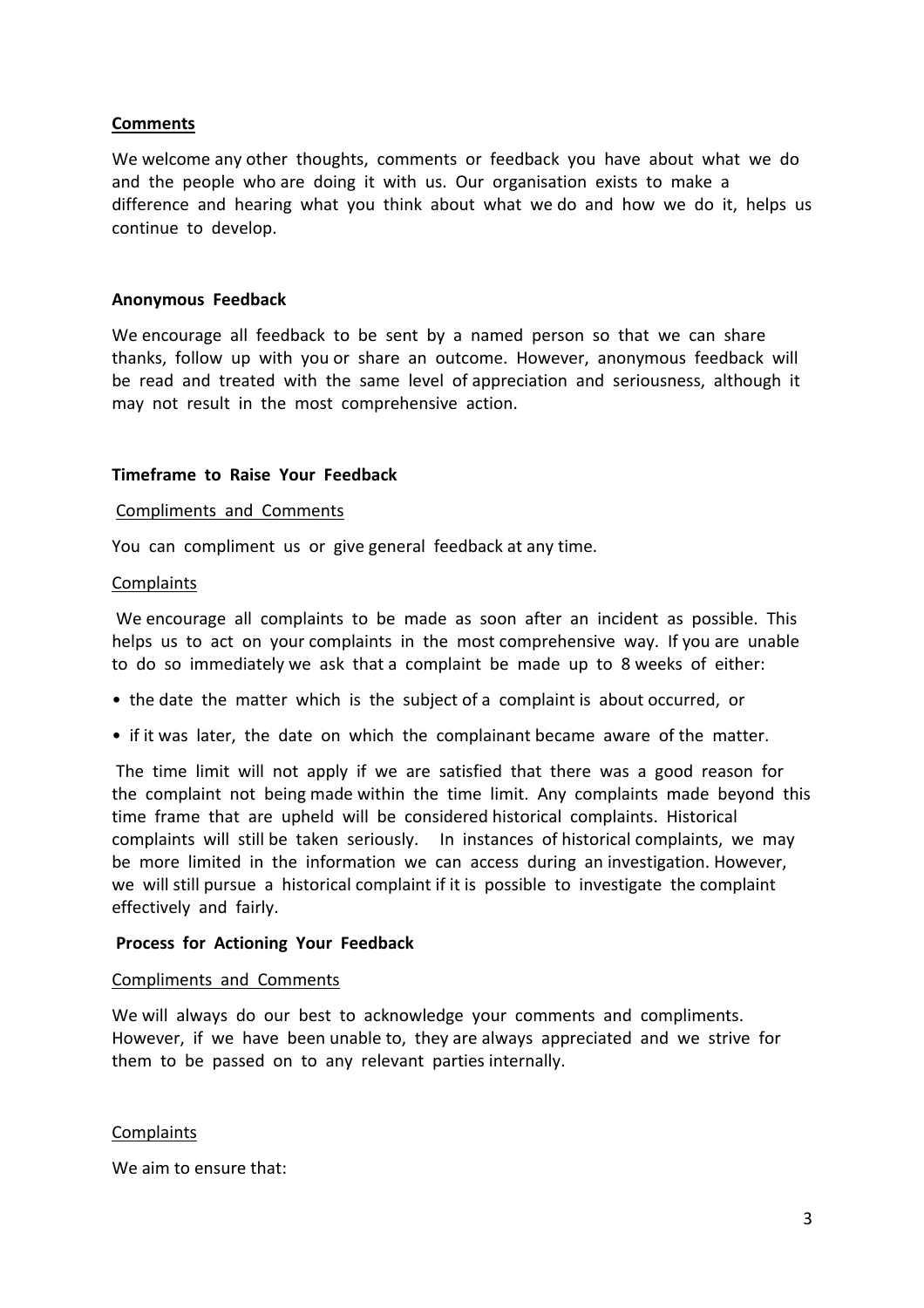- making a complaint is as easy as possible;
- we treat a complaint as a clear expression of dissatisfaction with our service which calls for an immediate response;
- we deal with it promptly, politely and, when appropriate, confidentially;
- $\bullet$  we respond in the right way for example, with an explanation, or an apology where we have got things wrong, or information on any action taken etc;
- we learn from complaints, use them to improve our service, and review annually our complaints policy and procedures.

We recognise that many concerns will be raised informally, and dealt with quickly. Our aims are to:

- resolve informal concerns quickly:
- keep matters low-key;
- enable mediation between the complainant and the individual to whom the complaint has been referred.

An informal approach is appropriate when it can be achieved. But if concerns cannot be satisfactorily resolved informally, then the formal complaints procedure should be followed.

The formal complaints procedure is intended to ensure that all complaints are handled fairly, consistently and wherever possible resolved to the complainant's satisfaction.

# **The Foyer Federation's responsibility will be to:**

- acknowledge the formal complaint in writing;
- respond within a stated period of time;
- deal reasonably and sensitively with the complaint;
- take action where appropriate.

# **A complainant's responsibility is to:**

- bring their complaint, in writing, to the Foyer Federation's attention, normally within 8 weeks of the issue arising;
- raise concerns promptly and directly with a member of staff in the Foyer Federation, or in the event the complaint is about the Chief Executive to raise this with the Chair of the Board of Trustees, who can be contacted via the Executive Assistant & Company Secretary
- explain the problem as clearly and as fully as possible, including any action taken to date;
- allow the Federation a reasonable time to deal with the matter;
- recognise that some circumstances may be beyond the Federation's control.

# **Responsibility for Action:** All Staff and Trustees of the Foyer Federation.

**Confidentiality:** Except in exceptional circumstances, every attempt will be made to ensure that both the complainant and the Federation maintain confidentiality. However the circumstances giving rise to the complaint may be such that it may not be possible to maintain confidentiality (with each complaint judged on its own merit). Should this be the case, the situation will be explained to the complainant.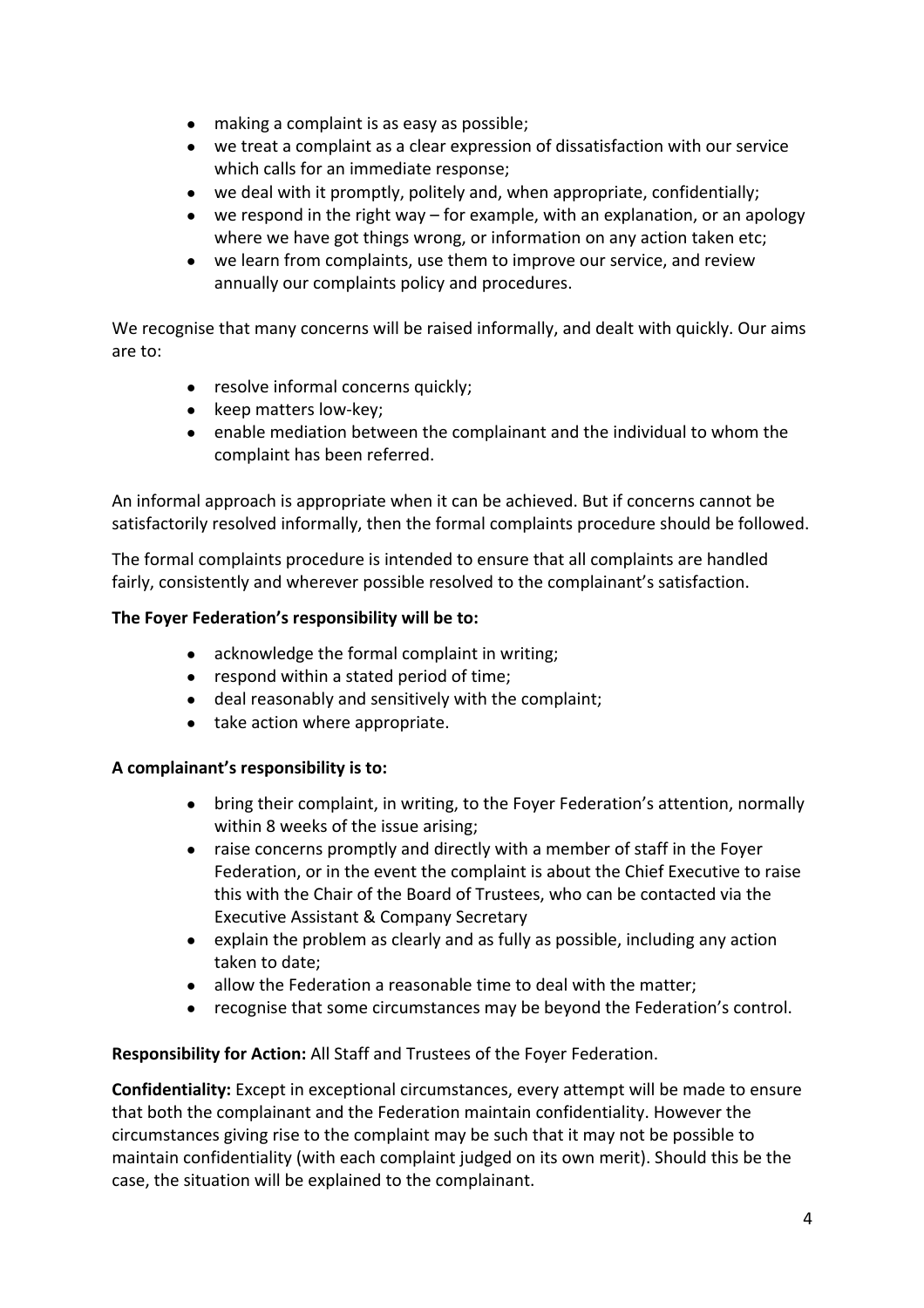**Monitoring and Reporting:** Trustees of the Foyer Federation will receive annually an anonymised report of complaints made and their resolution and complaints will be dealt with in accordance with the Foyer Federation's Privacy Policy.

# **Formal Complaints Procedure**

# **Stage 1**

In the first instance, if you are unable to resolve the issue informally, you should write to the member of staff who dealt with you, or their manager, so that he or she has a chance to put things right. If your complaint concerns the Chief Executive, you should write to the Chair of the Board of Trustees. The Executive Assistant & Company Secretary can put you in contact. If your complaint concerns a Trustee of the Federation, rather than a member of staff, you should write formally to the individual concerned. In your letter you should set out the details of your complaint, the consequences for you as a result, and the remedy you are seeking.

You can expect your complaint to be acknowledged within 4 working days of receipt. You should get a response and an explanation within 15 working days and if this is not possible we will write to advise when you will hear from us further.

Our contact details can be found on our home page: https://foyer.net

# **Stage 2**

If you are not satisfied with the initial response to a complaint then you can write to the Foyer Federation's Chief Executive and ask for your complaint and the response to be reviewed. You can expect the Chief Executive to acknowledge your request within 4 working days of receipt and a response within 15 working days. If your complaint is about the Chief Executive you can expect an acknowledgement of your request within 4 working days of receipt, wherever possible, and response within 15 working days. If this is not possible we will write to advise when you will hear from us further.

The Federation's aim is to resolve all matters as quickly as possible. However, inevitably some issues will be more complex and therefore may require longer to be fully investigated. Consequently timescales given for handling and responding to complaints are indicative. If a matter requires more detailed investigation, you will receive an interim response describing what is being done to deal with the matter, and when a full reply can be expected and from whom.

# **Final Stage**

If you are not satisfied with the subsequent reply from the Federation's Chief Executive, then you have the option of writing to the Chair of the Board of Trustees, stating the reason why you are dissatisfied with the outcome. You must do this within 10 days of receiving the written response from the Federation's Chief Executive.

The Chair of the Board of Trustees (or their nominee) will respond normally within 10 working days to inform you of the action which will be taken to investigate your complaint,